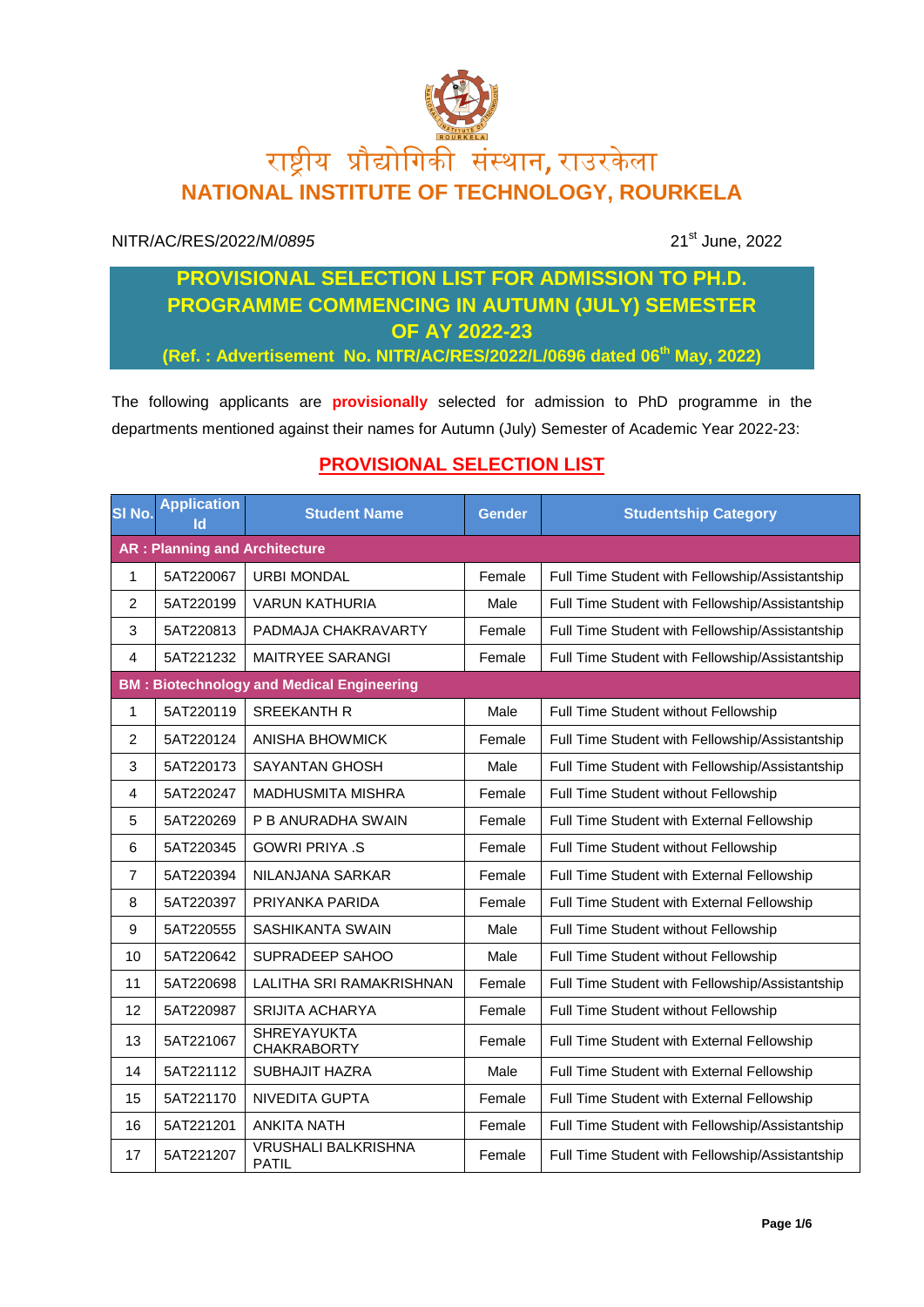| SI No.                       | <b>Application</b><br>lo        | <b>Student Name</b>                         | <b>Gender</b> | <b>Studentship Category</b>                     |  |  |
|------------------------------|---------------------------------|---------------------------------------------|---------------|-------------------------------------------------|--|--|
| <b>CE: Civil Engineering</b> |                                 |                                             |               |                                                 |  |  |
| $\mathbf{1}$                 | 5AT220292                       | <b>RITESH DAS</b>                           | Male          | Full Time Student with Fellowship/Assistantship |  |  |
| $\overline{c}$               | 5AT220302                       | <b>IPSITA MUKHERJEE</b>                     | Female        | Full Time Student with Fellowship/Assistantship |  |  |
| 3                            | 5AT220330                       | ANUSHKA SARANGI                             | Female        | Full Time Student with Fellowship/Assistantship |  |  |
| $\overline{4}$               | 5AT220400                       | ADIGARLA YESWANTH NAIDU                     | Male          | Full Time Student with Fellowship/Assistantship |  |  |
| 5                            | 5AT220432                       | SIDDHARTH SHANKAR<br><b>PRADHAN</b>         | Male          | Full Time Student with Fellowship/Assistantship |  |  |
| 6                            | 5AT220581                       | <b>DEBABRATA MISHRA</b>                     | Male          | Full Time Student with Fellowship/Assistantship |  |  |
| $\overline{7}$               | 5AT220894                       | <b>AMRUTA DASH</b>                          | Female        | Full Time Student with Fellowship/Assistantship |  |  |
| 8                            | 5AT220924                       | <b>SUBHADIP PRAMANIK</b>                    | Male          | Full Time Student with Fellowship/Assistantship |  |  |
| 9                            | 5AT221177                       | <b>SHAIK KHAJA SAMEER</b>                   | Male          | Full Time Student with Fellowship/Assistantship |  |  |
| 10                           | 5AT221275                       | ALOK KUMAR PANDITARAY                       | Male          | Full Time Student with Fellowship/Assistantship |  |  |
|                              | <b>CH: Chemical Engineering</b> |                                             |               |                                                 |  |  |
| 1                            | 5AT220001                       | <b>DEEPAK BHUSHAN</b>                       | Male          | Full Time Student with External Fellowship      |  |  |
| 2                            | 5AT220117                       | RICHIK ROY CHOUDHURY                        | Male          | Full Time Student without Fellowship            |  |  |
| 3                            | 5AT220311                       | <b>SREYA MITTAL</b>                         | Female        | Full Time Student with Fellowship/Assistantship |  |  |
| 4                            | 5AT220934                       | <b>DEBALINA MONDAL</b>                      | Female        | Full Time Student with Fellowship/Assistantship |  |  |
| 5                            | 5AT221029                       | <b>SHREYASI MALLICK</b>                     | Female        | Full Time Student with Fellowship/Assistantship |  |  |
| 6                            | 5AT221110                       | <b>NIKITHA LOHIA</b>                        | Female        | Full Time Student with Fellowship/Assistantship |  |  |
| $\overline{7}$               | 5AT221204                       | <b>SAYAN MUKHERJEE</b>                      | Male          | Full Time Student without Fellowship            |  |  |
|                              | <b>CR: Ceramic Engineering</b>  |                                             |               |                                                 |  |  |
| 1                            | 5AT220891                       | SOURAV RANJAN SATPATHY                      | Male          | Full Time Student with Fellowship/Assistantship |  |  |
| 2                            | 5AT221284                       | SHRING JAISWAL                              | Female        | Full Time Student with Fellowship/Assistantship |  |  |
|                              |                                 | <b>CS: Computer Science and Engineering</b> |               |                                                 |  |  |
| 1                            | 5AT220371                       | SUBHASIKTA BEHERA                           | Female        | Full Time Student with Fellowship/Assistantship |  |  |
| $\overline{\mathbf{c}}$      | 5AT220433                       | ROHIT KUMAR CHOUDHARY                       | Male          | Full Time Student without Fellowship            |  |  |
| 3                            | 5AT220492                       | PRATYUSA KUMAR DWIBEDY                      | Male          | Full Time Student with Fellowship/Assistantship |  |  |
| 4                            | 5AT220498                       | <b>AYUSH KUMAR</b>                          | Male          | Full Time Student with Fellowship/Assistantship |  |  |
| 5                            | 5AT220742                       | <b>DIPESH</b>                               | Male          | Full Time Student without Fellowship            |  |  |
| 6                            | 5AT220804                       | TIRUMANISETTY VENKATA<br><b>SNEHA</b>       | Female        | Full Time Student without Fellowship            |  |  |
| $\overline{7}$               | 5AT221245                       | PRAYAKHI EMEE DUTTA                         | Female        | Full Time Student without Fellowship            |  |  |
| <b>CY: Chemistry</b>         |                                 |                                             |               |                                                 |  |  |
| 1                            | 5AT220134                       | LITUN KUMAR PRADHAN                         | Male          | Full Time Student with External Fellowship      |  |  |
| $\overline{\mathbf{c}}$      | 5AT220227                       | SUMAN SEKHAR SAHOO                          | Male          | Full Time Student with External Fellowship      |  |  |
| 3                            | 5AT220260                       | CHINMAYA PRADHAN                            | Male          | Full Time Student with External Fellowship      |  |  |
| 4                            | 5AT220346                       | ARCHANA KULLU                               | Female        | Full Time Student with External Fellowship      |  |  |
| 5                            | 5AT220411                       | <b>ASHISH DAS</b>                           | Male          | Full Time Student without Fellowship            |  |  |
| 6                            | 5AT220740                       | PLABANA PHUKAN                              | Female        | Full Time Student without Fellowship            |  |  |
| 7                            | 5AT220996                       | <b>BAISHAKHI DASGUPTA</b>                   | Female        | Full Time Student with Fellowship/Assistantship |  |  |
| 8                            | 5AT221033                       | SUSANTA KUMAR SAHOO                         | Male          | Full Time Student with Fellowship/Assistantship |  |  |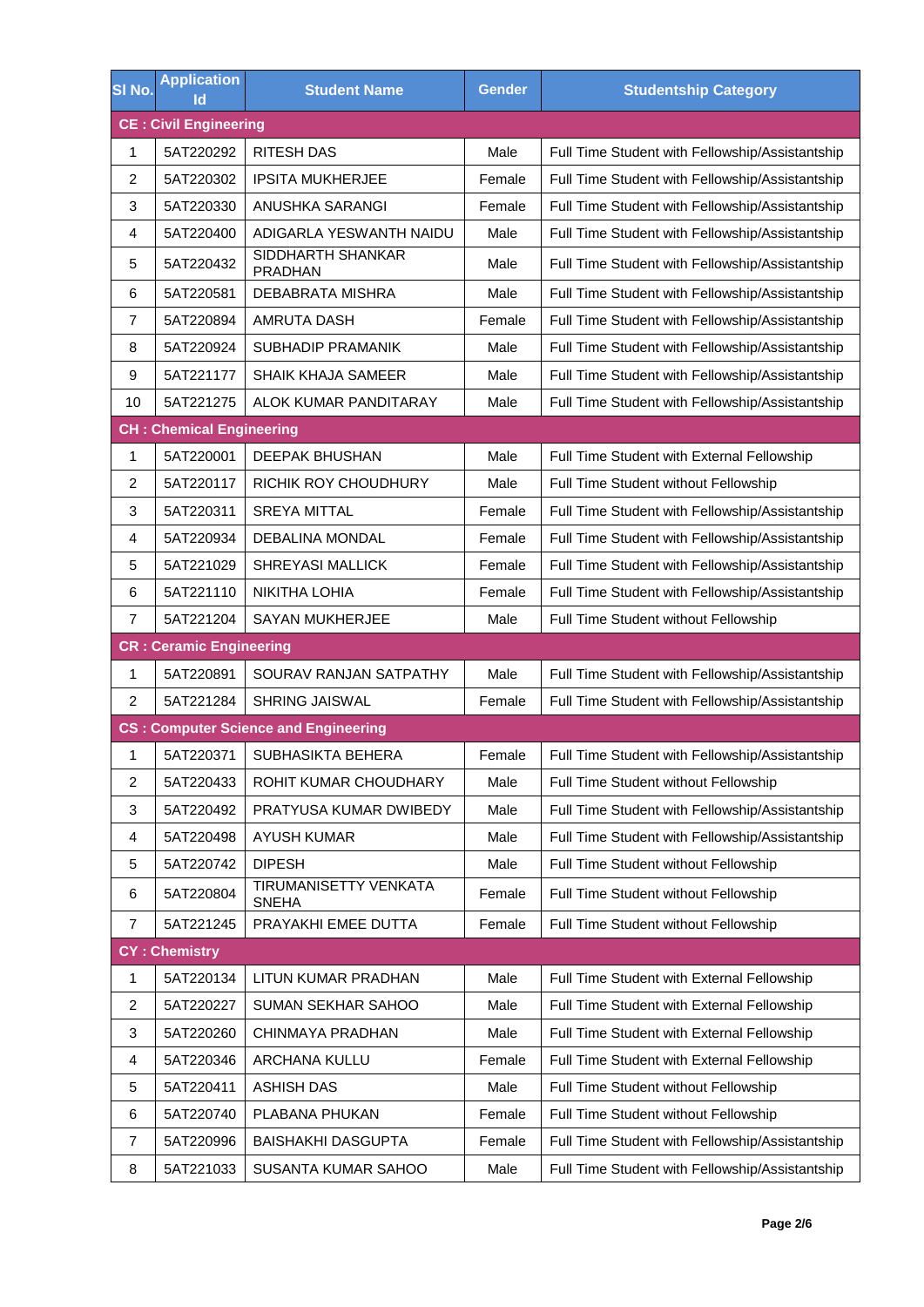| SI No.                  | <b>Application</b><br>Id                  | <b>Student Name</b>                                  | <b>Gender</b> | <b>Studentship Category</b>                     |  |  |
|-------------------------|-------------------------------------------|------------------------------------------------------|---------------|-------------------------------------------------|--|--|
| 9                       | 5AT221113                                 | PARESH KUMAR BEHERA                                  | Male          | Full Time Student with External Fellowship      |  |  |
| 10                      | 5AT221230                                 | <b>SWETA MAHAPATRA</b>                               | Female        | Full Time Student without Fellowship            |  |  |
|                         |                                           | <b>EC: Electronics and Communication Engineering</b> |               |                                                 |  |  |
| 1                       | 5AT220130                                 | HD13@IITBBS.AC.IN<br><b>HENAKSHI DAS</b>             | Female        | Full Time Student with Fellowship/Assistantship |  |  |
| $\overline{c}$          | 5AT220383                                 | <b>KUNAL</b>                                         | Male          | Full Time Student with Fellowship/Assistantship |  |  |
| 3                       | 5AT220675                                 | <b>MANIDIPA SARKAR</b>                               | Female        | Full Time Student with Fellowship/Assistantship |  |  |
| 4                       | 5AT220815                                 | <b>SAMIKSHYA DAS</b>                                 | Female        | Full Time Student with Fellowship/Assistantship |  |  |
| 5                       | 5AT220842                                 | KANNURU SRINADH                                      | Male          | Full Time Student with Fellowship/Assistantship |  |  |
| 6                       | 5AT220873                                 | AKSHAY KUMAR DASH                                    | Male          | Full Time Student with Fellowship/Assistantship |  |  |
| $\overline{7}$          | 5AT221023                                 | <b>BASANT</b>                                        | Male          | Full Time Student with Fellowship/Assistantship |  |  |
| 8                       | 5AT221163                                 | <b>JIJIVISHA SINGH</b>                               | Female        | Full Time Student without Fellowship            |  |  |
|                         | <b>EE: Electrical Engineering</b>         |                                                      |               |                                                 |  |  |
| 1                       | 5AT220158                                 | <b>SAMIPENDU DAS</b>                                 | Male          | Full Time Student with Fellowship/Assistantship |  |  |
| 2                       | 5AT220503                                 | <b>NILIMA GADKAR</b>                                 | Female        | Full Time Student with Fellowship/Assistantship |  |  |
| 3                       | 5AT220770                                 | <b>SOHAM CHAKRABORTY</b>                             | Male          | Full Time Student with Fellowship/Assistantship |  |  |
| 4                       | 5AT220890                                 | AMIT KUMAR SINGH                                     | Male          | Full Time Student with Fellowship/Assistantship |  |  |
| 5                       | 5AT220926                                 | JAYADEV MEHER                                        | Male          | Full Time Student with Fellowship/Assistantship |  |  |
| 6                       | 5AT221069                                 | <b>ABISHEK R</b>                                     | Male          | Full Time Student with Fellowship/Assistantship |  |  |
|                         |                                           | <b>ER: Earth and Atmospheric Sciences</b>            |               |                                                 |  |  |
| 1                       | 5AT220005                                 | <b>BALI MADHU</b>                                    | Male          | Full Time Student with Fellowship/Assistantship |  |  |
| $\overline{2}$          | 5AT220128                                 | SRIPATHI GOLLAPALLI                                  | Male          | Full Time Student with Fellowship/Assistantship |  |  |
| 3                       | 5AT220174                                 | SHUBHAM ABHISHEK                                     | Male          | Full Time Student with External Fellowship      |  |  |
| $\overline{4}$          | 5AT220238                                 | RAMAKANT MISHRA                                      | Male          | Full Time Student with External Fellowship      |  |  |
| 5                       | 5AT220624                                 | <b>RAJESH KUMAR</b>                                  | Male          | Full Time Student with Fellowship/Assistantship |  |  |
| 6                       | 5AT221234                                 | SUKANYA MUKHERJEE                                    | Female        | Full Time Student with Fellowship/Assistantship |  |  |
| $\overline{7}$          | 5AT221271                                 | PREETI KUMARI                                        | Female        | Full Time Student with External Fellowship      |  |  |
|                         | FP: Food Process Engineering              |                                                      |               |                                                 |  |  |
| 1                       | 5AT220028                                 | <b>RAM RASAD BEBARTTA</b>                            | Male          | Full Time Student with Fellowship/Assistantship |  |  |
| $\overline{\mathbf{c}}$ | 5AT220164                                 | SHRISTI SHEFALI SARAUGI                              | Female        | Full Time Student with Fellowship/Assistantship |  |  |
| 3                       | 5AT220236                                 | <b>DEBOJIT BAIDYA</b><br><b>CHOUDHURY</b>            | Male          | Full Time Student with Fellowship/Assistantship |  |  |
| 4                       | 5AT220496                                 | <b>SUBRAHMANYAM</b><br>KADAVAKOLLU                   | Male          | Full Time Student with Fellowship/Assistantship |  |  |
| 5                       | 5AT220620                                 | VIGNESH V                                            | Male          | Full Time Student with Fellowship/Assistantship |  |  |
| 6                       | 5AT220929                                 | PIYUSH SHARMA                                        | Male          | Full Time Student with Fellowship/Assistantship |  |  |
| 7                       | 5AT221097                                 | NEVETHA R                                            | Female        | Full Time Student with Fellowship/Assistantship |  |  |
|                         | <b>HS: Humanities and Social Sciences</b> |                                                      |               |                                                 |  |  |
| 1                       | 5AT220194                                 | ANSHU SINGH                                          | Female        | Full Time Student with Fellowship/Assistantship |  |  |
| $\overline{c}$          | 5AT220248                                 | <b>TAPAS BERA</b>                                    | Male          | Full Time Student with External Fellowship      |  |  |
| 3                       | 5AT220270                                 | <b>ANANYA RATH</b>                                   | Female        | Full Time Student with External Fellowship      |  |  |
| 4                       | 5AT220485                                 | <b>SIKTA KAR</b>                                     | Female        | Full Time Student with Fellowship/Assistantship |  |  |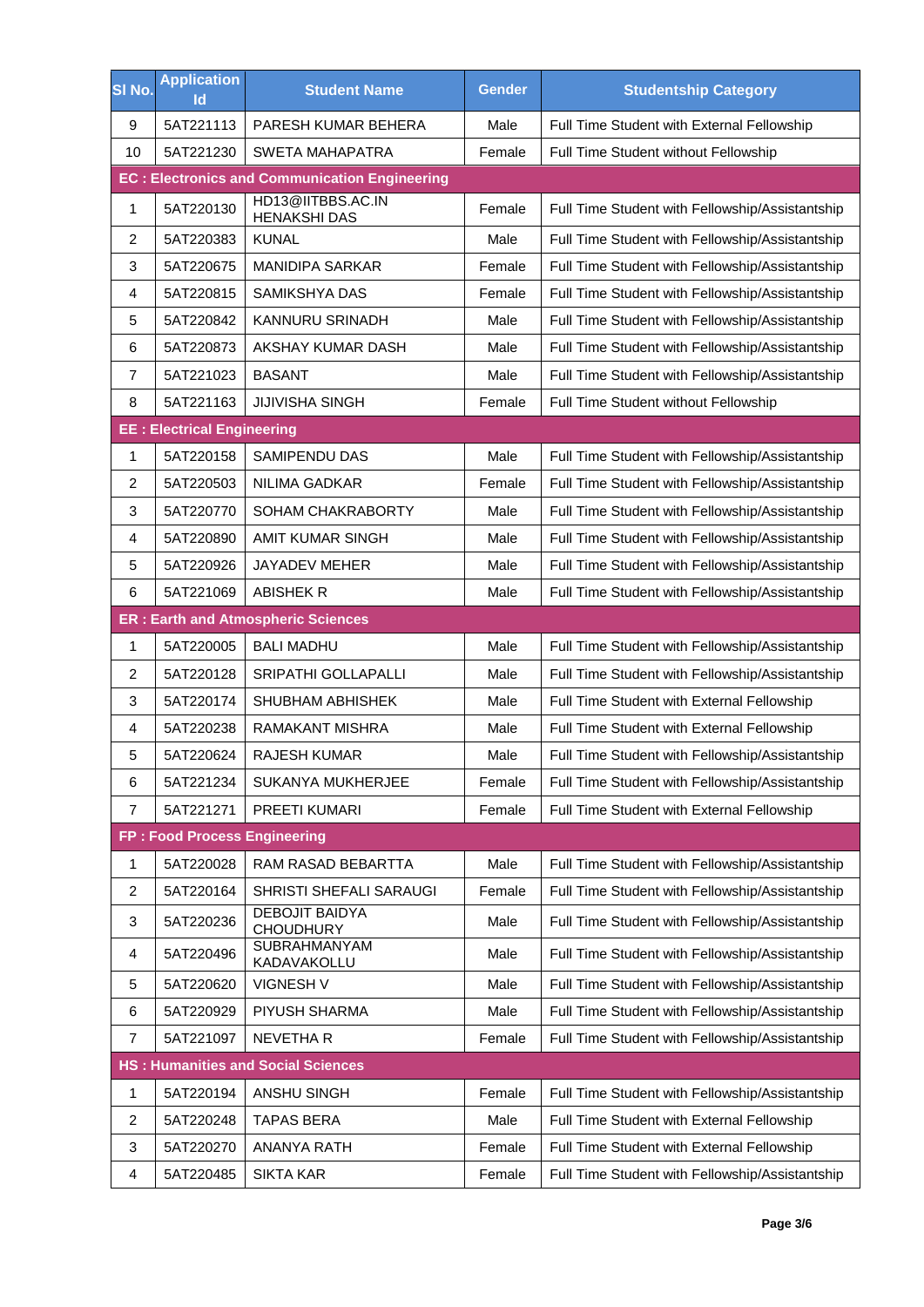| SI No.         | <b>Application</b><br>Id     | <b>Student Name</b>       | <b>Gender</b> | <b>Studentship Category</b>                     |  |  |
|----------------|------------------------------|---------------------------|---------------|-------------------------------------------------|--|--|
| 5              | 5AT220588                    | <b>DEVIDUTTA PATI</b>     | Female        | Full Time Student with External Fellowship      |  |  |
| 6              | 5AT220593                    | LITU SETHI                | Male          | Full Time Student with External Fellowship      |  |  |
| $\overline{7}$ | 5AT220658                    | <b>MRITUNJAY JHA</b>      | Male          | Full Time Student with Fellowship/Assistantship |  |  |
| 8              | 5AT220718                    | CHINMAYEE MISHRA          | Female        | Full Time Student without Fellowship            |  |  |
| 9              | 5AT221193                    | SOUMYANAYANI MAHALI       | Female        | Full Time Student with External Fellowship      |  |  |
| 10             | 5AT221256                    | <b>AKSITA PATTNAIK</b>    | Female        | Full Time Student with External Fellowship      |  |  |
|                | <b>ID: Industrial Design</b> |                           |               |                                                 |  |  |
| 1              | 5AT220866                    | <b>SHARAT PANDEY</b>      | Male          | Full Time Student with Fellowship/Assistantship |  |  |
| $\overline{c}$ | 5AT221240                    | <b>BABU JANGAM</b>        | Male          | Full Time Student with Fellowship/Assistantship |  |  |
|                | <b>LS: Life Science</b>      |                           |               |                                                 |  |  |
| $\mathbf{1}$   | 5AT220007                    | <b>SAMBIT KUMAR PATRA</b> | Male          | Full Time Student with Fellowship/Assistantship |  |  |
| $\overline{c}$ | 5AT220038                    | SUBHAJIT CHAKRABORTY      | Male          | Full Time Student with External Fellowship      |  |  |
| 3              | 5AT220080                    | <b>ARNAB MAITY</b>        | Male          | Full Time Student with External Fellowship      |  |  |
| $\overline{4}$ | 5AT220155                    | NISHI PRAGNYA NAIK        | Female        | Full Time Student with External Fellowship      |  |  |
| 5              | 5AT220183                    | <b>KALPANARANI DASH</b>   | Female        | Full Time Student with External Fellowship      |  |  |
| 6              | 5AT220226                    | <b>JAGDISH MISHRA</b>     | Male          | Full Time Student with External Fellowship      |  |  |
| $\overline{7}$ | 5AT220288                    | RAKESH PADHAN             | Male          | Full Time Student with External Fellowship      |  |  |
| 8              | 5AT220290                    | <b>TANUJA MOHANTY</b>     | Female        | Full Time Student with External Fellowship      |  |  |
| 9              | 5AT220366                    | RAKESH KUMAR KAR          | Male          | Full Time Student with External Fellowship      |  |  |
| 10             | 5AT220397                    | PRIYANKA PARIDA           | Female        | Full Time Student with External Fellowship      |  |  |
| 11             | 5AT220401                    | LOPAMUDRA MISHRA          | Female        | Full Time Student with External Fellowship      |  |  |
| 12             | 5AT220402                    | PRIYADARSHINI MISHRA      | Female        | Full Time Student with External Fellowship      |  |  |
| 13             | 5AT220455                    | YOGESH SAHU               | Male          | Full Time Student with External Fellowship      |  |  |
| 14             | 5AT220562                    | <b>SUVAM ACHARYA</b>      | Male          | Full Time Student with External Fellowship      |  |  |
| 15             | 5AT220625                    | <b>LOKANATH MISHRA</b>    | Male          | Full Time Student with External Fellowship      |  |  |
| 16             | 5AT220797                    | <b>BARASHA KALITA</b>     | Female        | Full Time Student with External Fellowship      |  |  |
| 17             | 5AT220852                    | PRUTHIRAJ MOHAPATRA       | Male          | Full Time Student with External Fellowship      |  |  |
| 18             | 5AT221021                    | DEEPAK KUMAR PANDA        | Male          | Full Time Student with Fellowship/Assistantship |  |  |
|                | <b>MA: Mathematics</b>       |                           |               |                                                 |  |  |
| $\mathbf{1}$   | 5AT220019                    | <b>TRUSHNA PATEL</b>      | Female        | Full Time Student with Fellowship/Assistantship |  |  |
| $\overline{c}$ | 5AT220029                    | SANTOSHI TAREI            | Female        | Full Time Student with Fellowship/Assistantship |  |  |
| 3              | 5AT220159                    | <b>SNEHASIS BERA</b>      | Male          | Full Time Student with External Fellowship      |  |  |
| 4              | 5AT220253                    | <b>SUVOJIT LAHA</b>       | Male          | Full Time Student with External Fellowship      |  |  |
| 5              | 5AT220322                    | NIRMAL BARICK             | Male          | Full Time Student with Fellowship/Assistantship |  |  |
| 6              | 5AT220860                    | <b>VAISHNAVI RASTOGI</b>  | Female        | Full Time Student with Fellowship/Assistantship |  |  |
| $\overline{7}$ | 5AT220887                    | SURYANARAYAN NAYAK        | Male          | Full Time Student with Fellowship/Assistantship |  |  |
| 8              | 5AT220989                    | <b>HEMANT KUMAR</b>       | Male          | Full Time Student with Fellowship/Assistantship |  |  |
| 9              | 5AT221059                    | <b>VIKAS JAISWAL</b>      | Male          | Full Time Student with Fellowship/Assistantship |  |  |
| 10             | 5AT221146                    | AMLAN DEY                 | Male          | Full Time Student with Fellowship/Assistantship |  |  |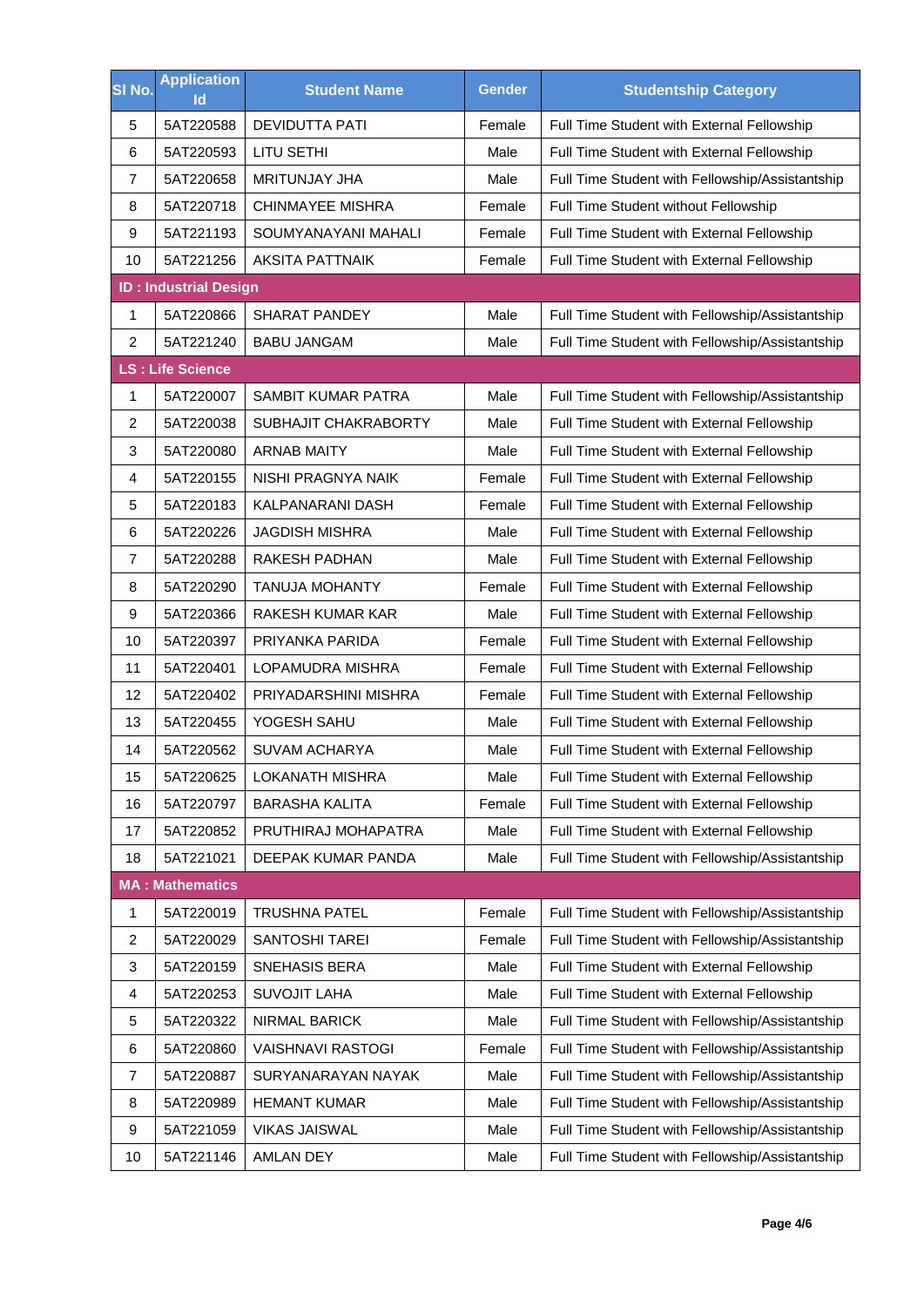| SI No.                            | <b>Application</b><br>lo         | <b>Student Name</b>                                | <b>Gender</b> | <b>Studentship Category</b>                     |  |  |
|-----------------------------------|----------------------------------|----------------------------------------------------|---------------|-------------------------------------------------|--|--|
| <b>ME: Mechanical Engineering</b> |                                  |                                                    |               |                                                 |  |  |
| $\mathbf{1}$                      | 5AT220110                        | <b>AVIJIT MAJEE</b>                                | Male          | Full Time Student with Fellowship/Assistantship |  |  |
| $\overline{c}$                    | 5AT220172                        | ASHISH KUMAR MEHER                                 | Male          | Full Time Student without Fellowship            |  |  |
| 3                                 | 5AT220225                        | PRABHU PRASAD PATHY                                | Male          | Full Time Student with Fellowship/Assistantship |  |  |
| 4                                 | 5AT220518                        | <b>GAUTAM RANJAN</b>                               | Male          | Full Time Student with Fellowship/Assistantship |  |  |
| 5                                 | 5AT220541                        | YEDLA RAMA KEERTHI<br>PRASANNA                     | Female        | Full Time Student with Fellowship/Assistantship |  |  |
| 6                                 | 5AT220630                        | <b>ABU HORAIRA</b>                                 | Male          | Full Time Student with Fellowship/Assistantship |  |  |
| 7                                 | 5AT220671                        | <b>SUMIT KUMAR OHDAR</b>                           | Male          | Full Time Student with Fellowship/Assistantship |  |  |
| 8                                 | 5AT220884                        | <b>MANISH SONKAR</b>                               | Male          | Sponsored Student                               |  |  |
| $\boldsymbol{9}$                  | 5AT221103                        | MALLAYYA                                           | Male          | Full Time Student with Fellowship/Assistantship |  |  |
|                                   |                                  | <b>MM: Metallurgical and Materials Engineering</b> |               |                                                 |  |  |
| $\mathbf{1}$                      | 5AT220069                        | NITYANANDA SAHOO                                   | Male          | Full Time Student with Fellowship/Assistantship |  |  |
| $\overline{2}$                    | 5AT220089                        | <b>JANGAM JOHN DAVID</b>                           | Male          | Full Time Student with Fellowship/Assistantship |  |  |
| 3                                 | 5AT220197                        | <b>SANKHASUBHRA</b><br>MUKHOPADHYAY                | Male          | Full Time Student with Fellowship/Assistantship |  |  |
| $\overline{4}$                    | 5AT221221                        | <b>SAMBIT SWAIN</b>                                | Male          | Full Time Student with Fellowship/Assistantship |  |  |
|                                   | <b>MN: Mining Engineering</b>    |                                                    |               |                                                 |  |  |
| 1                                 | 5AT220063                        | <b>AKASH KAYAL</b>                                 | Male          | Full Time Student with Fellowship/Assistantship |  |  |
| $\overline{2}$                    | 5AT220153                        | DURGA NOOKARAJU GADHI                              | Male          | Full Time Student with Fellowship/Assistantship |  |  |
| 3                                 | 5AT220211                        | POULAMI KONAR                                      | Female        | Full Time Student with Fellowship/Assistantship |  |  |
| 4                                 | 5AT220284                        | MAKIREDDI RAMANABABU                               | Male          | Full Time Student with Fellowship/Assistantship |  |  |
| 5                                 | 5AT220761                        | SHARATH CHANDRA ANDE                               | Male          | Full Time Student with Fellowship/Assistantship |  |  |
| 6                                 | 5AT220936                        | <b>SRIPARNA PAUL</b>                               | Female        | Full Time Student with Fellowship/Assistantship |  |  |
| $\overline{7}$                    | 5AT221031                        | <b>GATTU SRIKANTH</b>                              | Male          | Full Time Student with Fellowship/Assistantship |  |  |
| 8                                 | 5AT221198                        | <b>MANTHRI RAKESH</b>                              | Male          | Full Time Student with Fellowship/Assistantship |  |  |
|                                   | <b>PH: Physics and Astronomy</b> |                                                    |               |                                                 |  |  |
| 1                                 | 5AT220068                        | <b>KARAN SAHU</b>                                  | Male          | Full Time Student with Fellowship/Assistantship |  |  |
| $\overline{\mathbf{c}}$           | 5AT220187                        | SUBHARTHI DASGUPTA                                 | Male          | Full Time Student with Fellowship/Assistantship |  |  |
| 3                                 | 5AT220390                        | SUBHANKAR MISHRA                                   | Male          | Full Time Student with Fellowship/Assistantship |  |  |
| 4                                 | 5AT220591                        | <b>ANKITA MOHANTY</b>                              | Female        | Full Time Student with External Fellowship      |  |  |
| 5                                 | 5AT220619                        | <b>GARIMA DEWANGAN</b>                             | Female        | Full Time Student with External Fellowship      |  |  |
| 6                                 | 5AT220689                        | ANIRBAN DASGUPTA                                   | Male          | Full Time Student with Fellowship/Assistantship |  |  |
| $\overline{7}$                    | 5AT220776                        | OMKAR RATAN JADHAV                                 | Male          | Full Time Student with Fellowship/Assistantship |  |  |
| 8                                 | 5AT221042                        | LOKESH KUMAR RATHORE                               | Male          | Full Time Student with External Fellowship      |  |  |
| 9                                 | 5AT221247                        | AURINDAM MONDAL                                    | Male          | Full Time Student with External Fellowship      |  |  |
| 10                                | 5AT221266                        | PROBIT JYOTI KALITA                                | Male          | Full Time Student with Fellowship/Assistantship |  |  |
|                                   | <b>SM: School of Management</b>  |                                                    |               |                                                 |  |  |
| 1                                 | 5AT220002                        | AVINASH KUMAR CHAUHAN                              | Male          | Full Time Student with Fellowship/Assistantship |  |  |
| $\overline{\mathbf{c}}$           | 5AT220085                        | SAMANWITA MISHRA                                   | Female        | Full Time Student with External Fellowship      |  |  |
| 3                                 | 5AT220100                        | <b>AYUSHI PANI</b>                                 | Female        | Full Time Student with External Fellowship      |  |  |